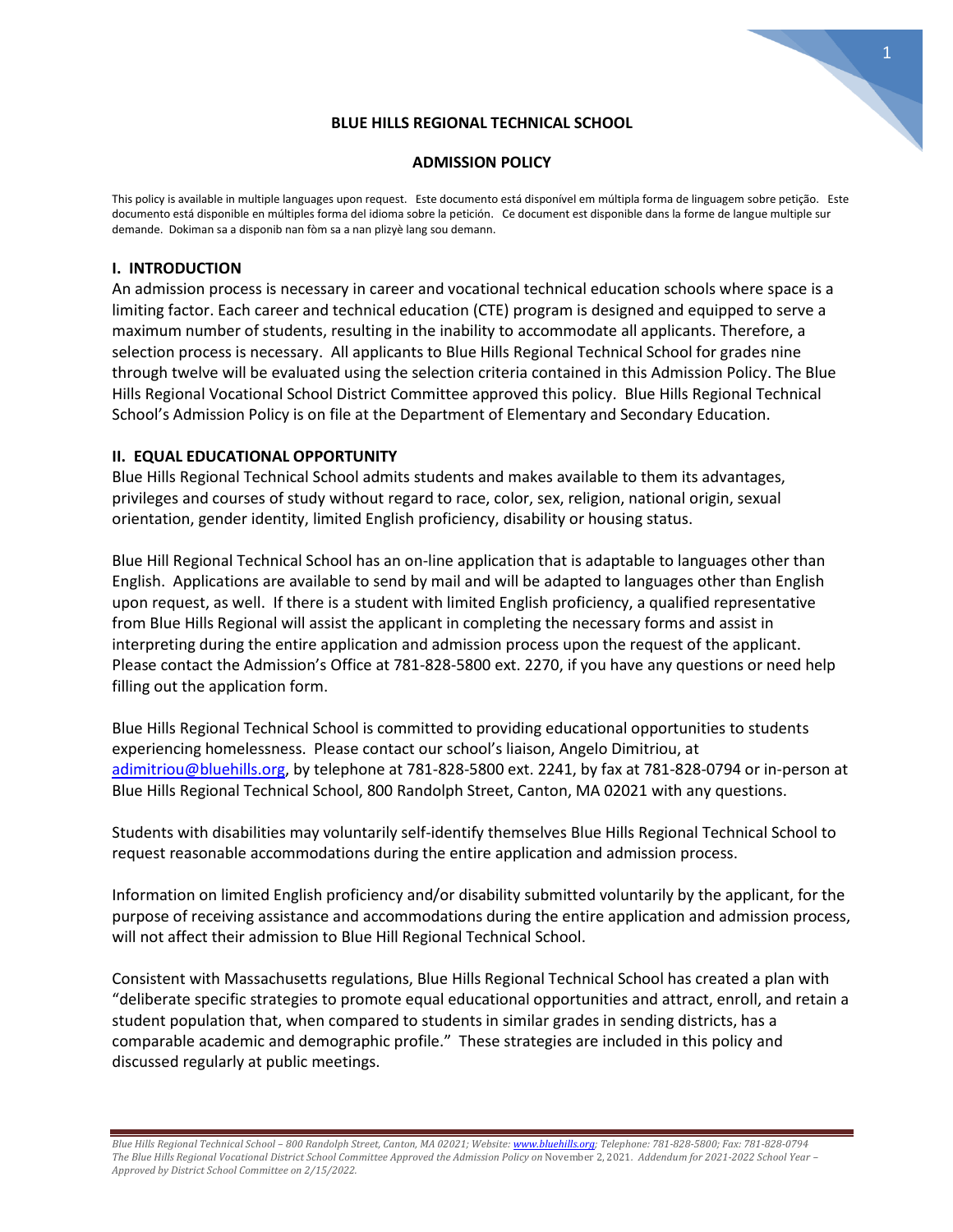#### **III. ELIGIBILITY**

Any rising or current eighth or ninth grade student residing in the Blue Hills Regional Vocational School District (Avon, Braintree, Canton, Dedham, Holbrook, Milton, Norwood, Randolph and Westwood) expecting to be promoted by their sending school district is eligible to apply for fall admission or admission during the school year, subject to the availability of openings at Blue Hills Regional Technical School. Resident students will be evaluated using the criteria contained in this Admission Policy. Homeschooled students must provide documentation from their local superintendent showing approval of curriculum and evidence of work reflecting state benchmarks. Please refer to Section VI.F for additional information. Students may only be admitted to Blue Hills Regional Technical School if they have been promoted to the grade they are seeking to enter, so students should be aware that their admission is conditional – if they are not ultimately promoted to enter the grade they have applied for, their admission will be rescinded. Priority for admission is given to District residents who meet the minimum admission requirements before any non-residents seeking the same program.

### NON-RESIDENT STUDENTS:

Non-residents of the Blue Hills Regional Technical School District may apply for fall admission or admission during the school year subject to the availability of openings. This is also contingent upon promotion by their sending school district to the grade they seek to enter. Non-resident students will be evaluated using the criteria contained in this Admission Policy. A nonresident student seeking admission to Blue Hills Regional Technical School in grades 9 and 10, under M.G.L. c.74 Sections 7 and 7C must follow the admission process outlined in this Admissions Policy. All nonresidents will be evaluated and ranked using the criteria set forth in this Admissions Policy.

Students who begin their enrollment as District residents and move outside of the District during their enrollment, who request to remain at Blue Hills Regional Technical School as nonresidents under M.G.L. c74, Section 7 and 7C will be allowed to do so providing that they obtain approval from the Superintendent of the student's District of Residence in accordance with the Massachusetts Department of Elementary and Secondary Education *Guidelines for the Vocational Technical Education Program Nonresident Student Tuition Process* located at: [https://www.doe.mass.edu/ccte/cvte/admissions/.](https://www.doe.mass.edu/ccte/cvte/admissions/)

In all cases, nonresidents must file an application for admission and a Chapter 74 Vocational Technical Education Program Nonresident Student Tuition Application (located at: <https://www.doe.mass.edu/ccte/cvte/admissions/> )no later than March 15<sup>th</sup> of the preceding school year with the Admissions Office for completion of Part I and Part II. In addition, By April 1 of the preceding school year, the non-resident student must forward the application to the Superintendent of the student's district of residence for Completion of Part III in accordance with the Massachusetts Department of Education Guidelines for the Vocational Technical Education Program Nonresident Student Tuition Process pursuant to M.G.L. c.74 located at [https://www.doe.mass.edu/ccte/cvte/admissions/.](https://www.doe.mass.edu/ccte/cvte/admissions/) Upon receipt, the Superintendent of the student's district of residence must either indicate approval or disapproval of the application. The application must be returned to the Admissions Office within ten (10) business days.

The student's parent/guardian or school that has been denied nonresident tuition by the district of residence may request that the Commissioner review the denial of tuition. The application. And supporting documents must be submitted in writing to the Massachusetts Department of Elementary and Secondary Education for review no later than May 1 in accordance with the Guidelines for the Vocational Technical Education Program Nonresident Student Tuition Process pursuant to M.G.L. c.74, M.G.L. c.74.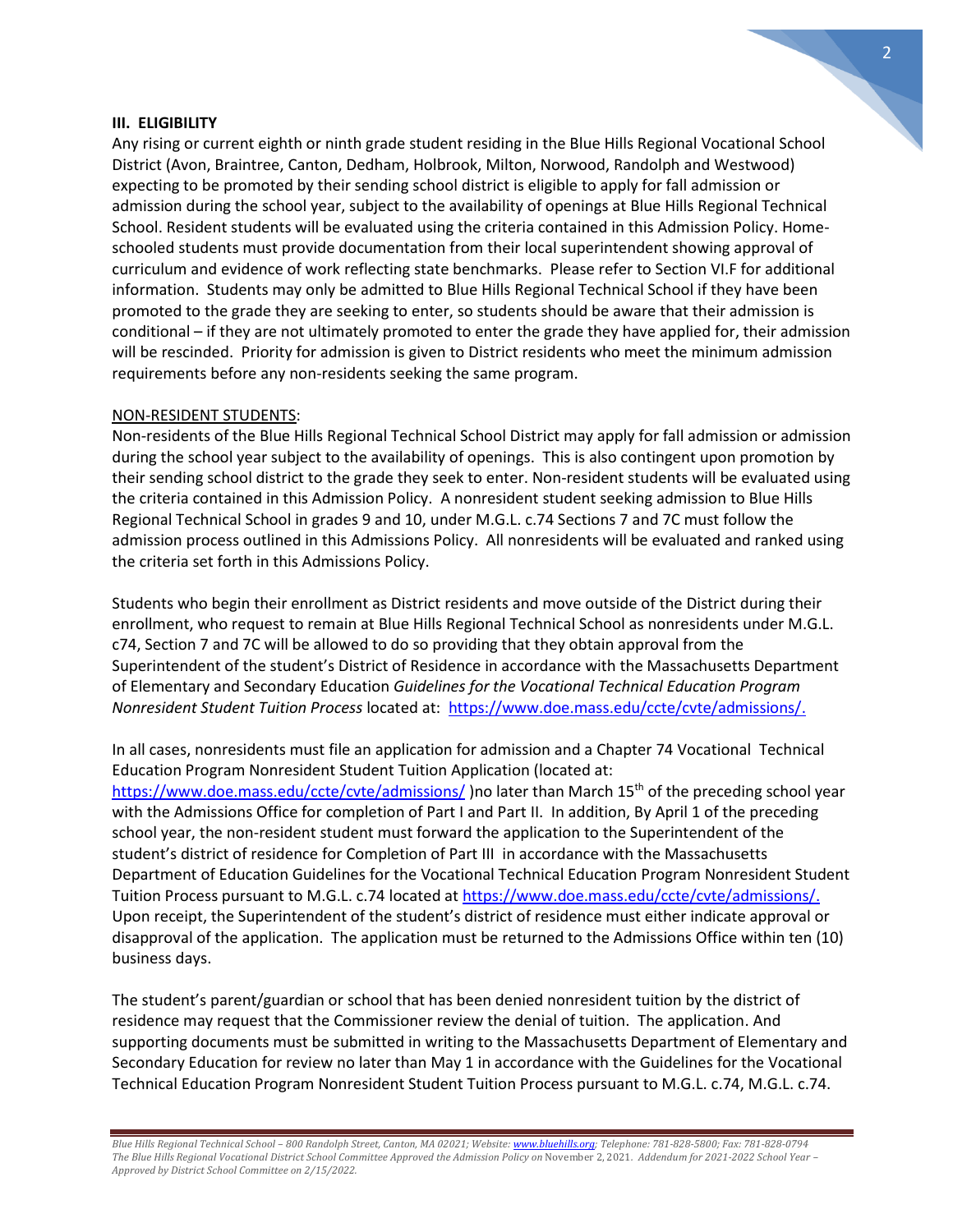Section 8A requires that the municipality of residence provide transportation to students admitted to Blue Hills Regional Technical School as nonresidents under M.G.L. c.74 Sections 7 and 7C.

#### HOME-SCHOOLED STUDENTS:

Homeschooled applicants may apply to attend Blue Hills Regional Technical School full-time and will be subject to the same admissions standards as other applicants. Students who are formally being homeschooled may apply for admission to Blue Hills Regional Technical School, including admission during the school year, in accordance to the selection criteria contained in the Admission Policy, provided all admission selection criteria are followed. The Home School student's parent(s)/guardian(s) must submit a copy of the home school approval letter from the sending school superintendent. Home-schooled students will be accepted to Blue Hills Regional Technical School according to the selection criteria contained in this Admission Policy. Please refer to Section VI: Application Process, F. Home-Schooled Students.

## TRANSFER STUDENTS:

Transfer students from other M.G.L. c.74 state approved vocational technical programs, who move into the Blue Hills Regional Vocational School District, may apply for fall admission or admission during the school year to grades 9-12, provided their expectation is to be promoted by their current school to the grade they seek to enter at Blue Hills Regional Technical School. For Fall Admission to the 9th and 10th grade, applicants may pursue a different program of study and 11th and 12th grade applicants must pursue the same program of study at Blue Hills Regional Technical School. For Admission during the current School Year, 9th grade and 10th grade applicants (during first term only) may pursue a different program of study. As of second term of 10th, 11th and 12th grade applicants must pursue the same program of study at Blue Hills Regional Technical School. Transfer students will be evaluated using the selection criteria contained in this Admission Policy.

#### HOMELESS STUDENTS:

Students who are homeless will be accepted to Blue Hills Regional Technical School according to the selection criteria contained in this Admission Policy.

#### SCHOOL CHOICE:

Blue Hills Regional Technical School does not participate in the inter-district school choice program.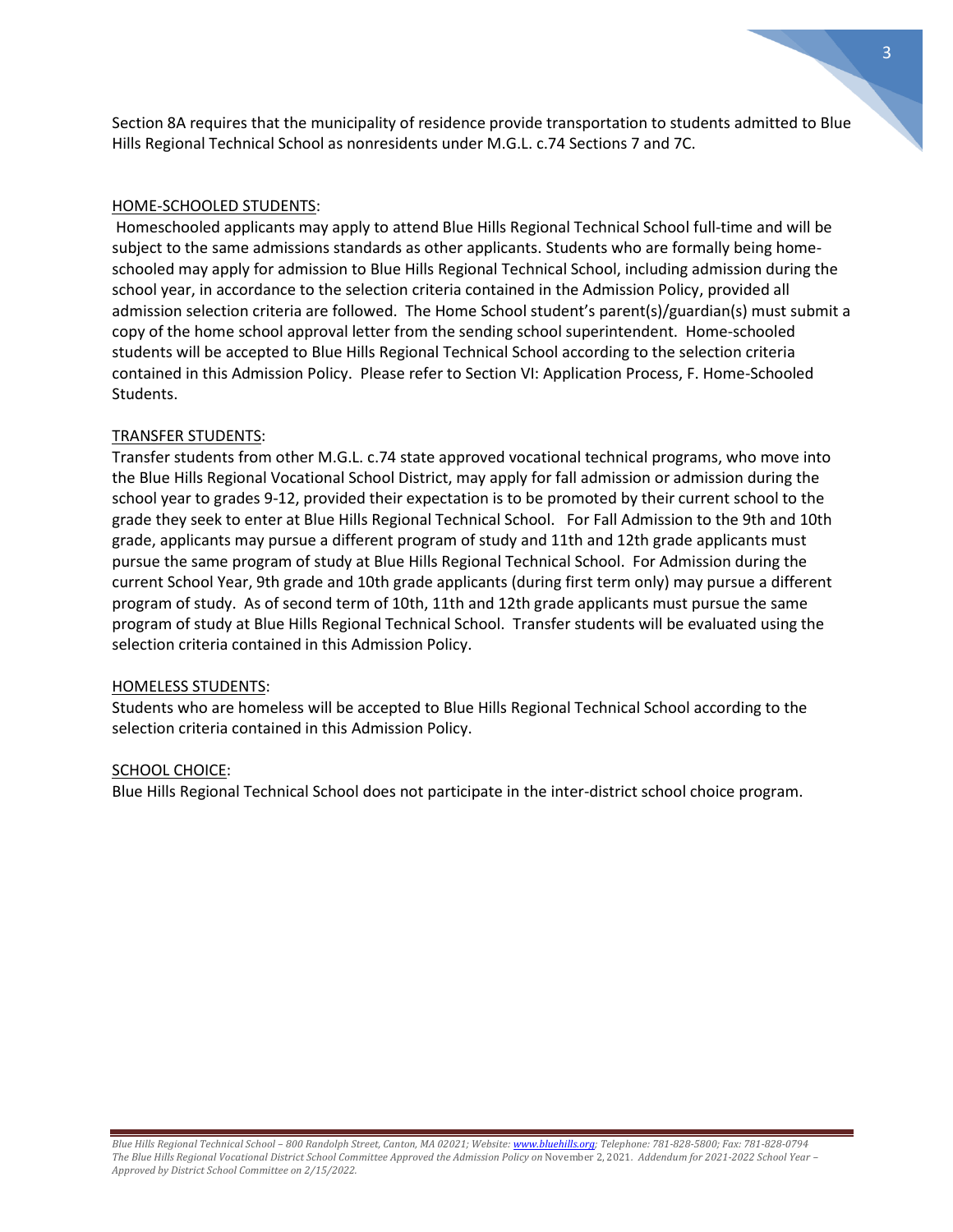

# **IV. ORGANIZATIONAL STRUCTURE**

Blue Hills Regional Technical School is a public regional vocational technical school located in Canton, Massachusetts. It is operated by the Blue Hills Regional Vocational School District, approved by the Massachusetts Department of Elementary and Secondary Education and accredited by the New England Association of Schools and Colleges. Blue Hills Regional Technical School is committed to providing quality academic and career/technical education programs.

The Superintendent-Director of Blue Hills Regional Technical School is: Jill M. Rossetti. Contact Information: email: [jrossetti@bluehills.org;](mailto:jrossetti@bluehills.org) telephone: 781-828-5800 x4001

The Principal of Blue Hills Regional Technical School is: Geoffrey Zini Contact Information: email[: gzini@bluehills.org;](mailto:gzini@bluehills.org) telephone: 781-828-5800 x2257

The Director of Admissions is: Marybeth Joyce Contact Information: email: [mjoyce@bluehills.org;](mailto:mjoyce@bluehills.org) telephone: 781-828-5800 x2271

It is the responsibility of Blue Hills Regional Technical School's Superintendent-Director to supervise the administration of the policies and procedures used to admit and enroll students, consistent with all applicable laws, regulations, and guidance.

The Director of Admissions and Financial Aid is responsible for supervising all aspects of the admission process. This includes: the developing and implementation of the admission procedures, processing of applications, ranking of students, acceptance of students and establishing/maintenance of a waiting list of acceptable candidates. Additional responsibilities include disseminating information about the school and collecting applications from sending schools.

It is the responsibility of the Principal to review student admission and enrollment process, meet with parents/guardians and applicants regarding school discipline hearings and admission appeal meetings.

The Blue Hills Regional Technical School Admissions Committee is charged with the process of selecting applicants for admission. This Committee is comprised of the Director of Admissions and Financial Aid, the Principal, Director of Student Services, Vocational Director, Academic Director, Dean of Students and Cooperative Education Coordinator. Additional staff will be trained on the admission policy, scoring rubric and the interview process to assist in the admission process, if necessary. Prior to interviewing applicants, all interviewers have gone through implicit bias training.

According to guidelines set in the District Agreement, there are no quotas for the number of students eligible to apply or a quota to have a certain number of acceptances from member towns.

Blue Hills Regional Technical School does not participate in the School Choice Program.

# **V. ADMISSIONS COMMUNICATION POLICIES**

Blue Hills Regional Technical School disseminates information about the school utilizing a variety of approaches.

Events and timelines of admission activities are developed in the fall. This information is posted on the school website, where it provides information on the admissions process, as well as other information about its programs. Students and families can request hard copies of the calendar by calling or emailing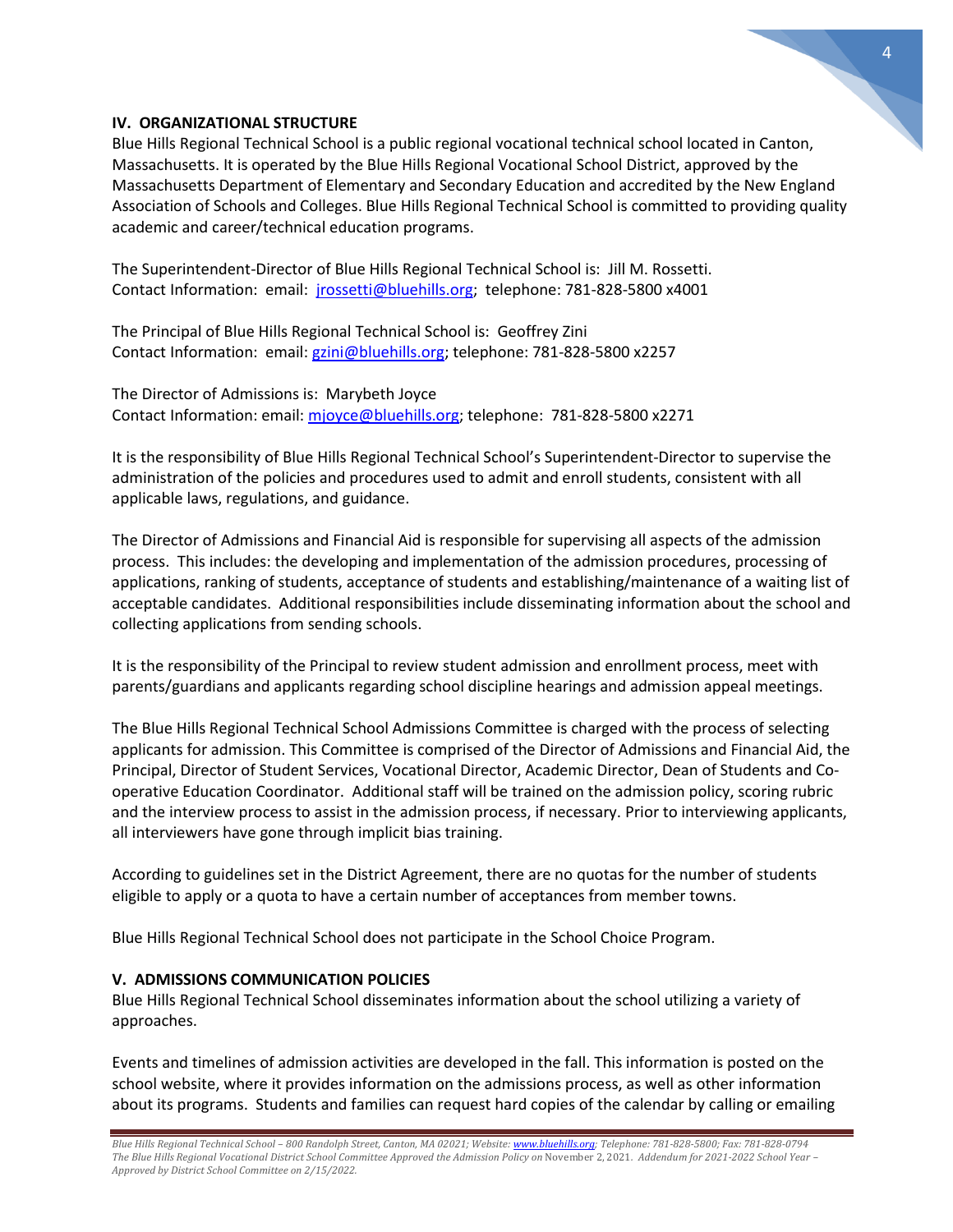the Admissions Office at [admissions@bluehills.org.](mailto:admissions@bluehills.org) Information is provided to guidance offices, principals and superintendents of each sending school district as well as disseminates to eighth grade students in the Blue Hills Regional Vocational School District.

Informational Assembly Programs are scheduled for eighth grade students at district schools. The information presented includes a recruitment power point, which describes the technical programs, academic courses, cooperative education, special education resources, sports, clubs, other extracurricular activities and the application process. The Director of Admissions may coordinate other presenters, which may include administration, guidance, faculty and student representatives.

The Director of Admissions will disseminate recruitment information and applications for admission at High School Nights for 8th grade students, at private/parochial schools in the District.

An annual open house is held in the fall for all residents of the District. Prospective students and their parent(s)/guardian(s) have an opportunity to see demonstrations and speak with teachers, staff and students regarding academic courses, career and technical programs and co-curricular areas.

All eighth grade students are invited to an annual Showcase held in the fall. Students can participate in live interactive demonstrations and spend 30 minutes in three out of seventeen CTE programs and learn about our academic offerings. Dates and times are scheduled with the public middle/junior high schools. Blue Hills Regional provides bus transportation for these students. Interested students and parents from private/parochial schools and parents are welcome to attend. Dates and time are available at the district public schools and Blue Hills Regional Technical School; Admissions Office and website at www.bluehills.org.

All ninth and tenth grade applicants who have not attended Open House or Showcase may schedule a "Warrior for a Day" visit. Applicants will shadow a student host through the day visitation program.

The school's recruitment material describes Open House, Showcase, Warrior for a Day Programs, the career and technical programs, non-traditional career options, academic courses, sports, clubs, cooperative education and special education resources. The materials are mailed and emailed to every seventh and eighth grade student in the district. It is distributed during open house and informational sessions. This information is also available on the school website at www.bluehills.org. All disseminated information and events allows students to make informed decisions based on its offerings. Blue Hills Regional has a comprehensive website available as a public service. Blue Hills Regional will provide translation and interpreter services to parents and students whose primary language is not English.

Parent(s)/guardian(s) may schedule individual visits at a mutually convenient time.

# **VI. APPLICATION PROCESS**

# **A. APPLICATION PROCESS - FOR FALL ADMISSION TO THE NINTH and TENTH GRADE**

**1.** Students interested in applying to Blue Hills Regional Technical School for fall admission to the ninth and tenth grade must go through the appropriate stages of the process: The Timeline Guide and Instructions are below. The Timeline Guide provides general dates for the purpose of this policy document. Reference to the specific dates are published on the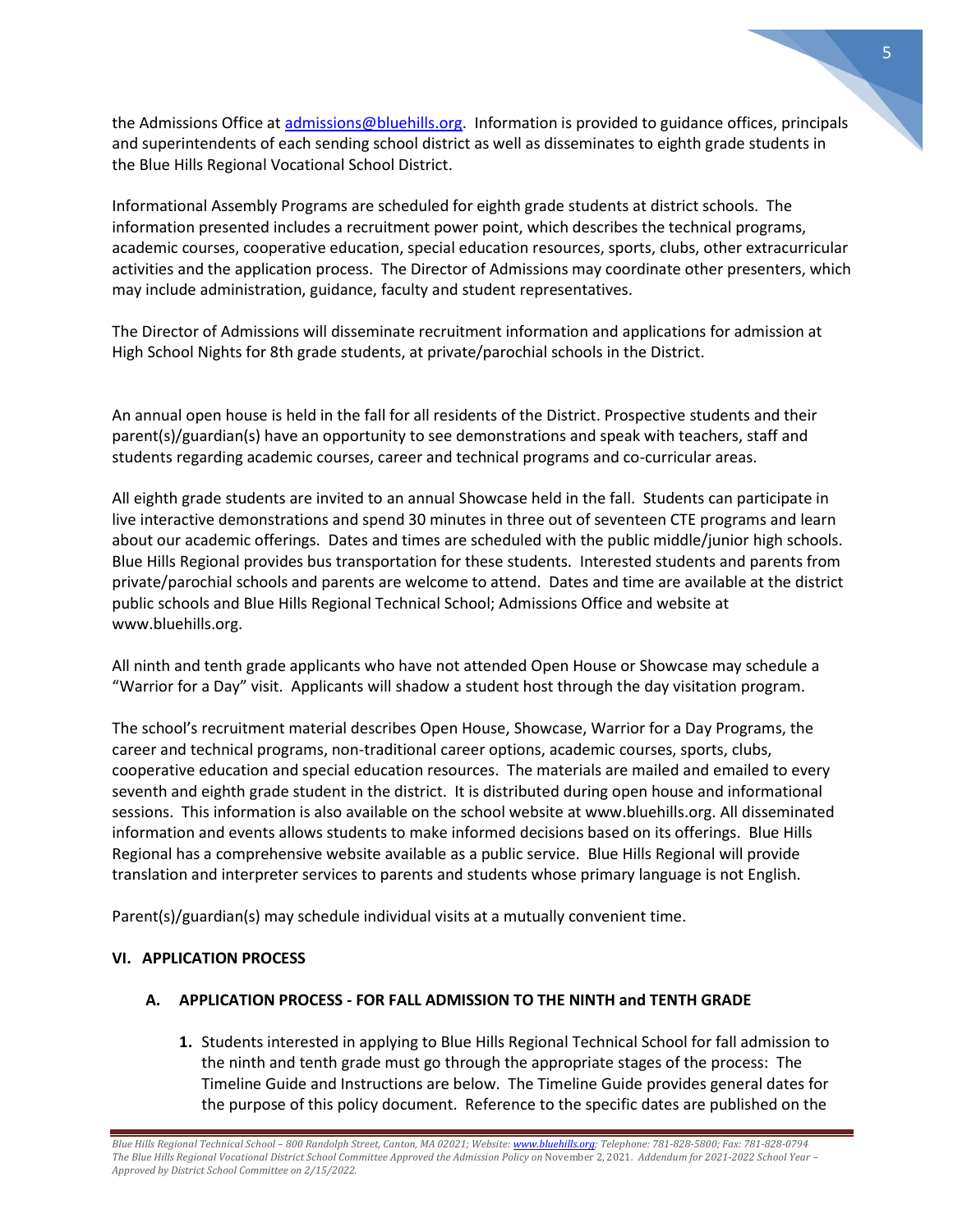school's annual Admissions Timeline and Events calendar and posted on our school website at www.bluehills.org. If the timeline needs to be adjusted, the changes will be posted publically and on our school website at www.bluehills.org. Applicants will also be notified in writing.

| Obtain an Application for Admission, fill out and return it<br>to their Guidance Counselor/School Designee                     | Early Fall                    |
|--------------------------------------------------------------------------------------------------------------------------------|-------------------------------|
| Receipt of Completed Applications Form for Gr. 9 on or before                                                                  | Third Friday in December      |
| Receipt of Completed Application Form for Gd. 10 on or before                                                                  | Mid-June                      |
| Interviews for Gr. 9 Completed on or before                                                                                    | Last school day in January    |
| Interviews for Gd. 10 Completed on or before                                                                                   | Mid-July                      |
| Letters of Notification for Gd. 9 Sent Out on or before                                                                        | Mid-February                  |
| Letters of Notification for Gd. 10 Sent out on or before                                                                       | Mid-August                    |
| Confirmation by Parents/Guardians for Gd. 9 on or before                                                                       | First Friday in March         |
| Confirmation by Parents/Guardians for Gd. 10                                                                                   | Within one week of acceptance |
| Next Round of Notification Letters sent out for Gd. 9<br>(For Late Applications & Interviews completed after last day in Jan.) | Mid-March                     |
| Next Round of Notification Letters sent out for Gd. 10,<br>If there are any openings available.                                | During School Year            |
| Next Round of Confirmation by Parents on or before                                                                             | First Friday in April         |

The application and notification process will continue until all placements are filled.

- Stage 1: Obtain an application form by applying online, obtaining an application from their guidance counselor/school designee, accessing Blue Hills Regional School District webpage at www.bluehills.org for an application or visiting the Admissions Office at Blue Hills Regional Technical School as early in the school year as possible.
- Stage 2: Complete the application online or return the completed application form to the Admissions Office. The completed application packet will be sent to the student's guidance counselor or school designee to complete and submitted to the Admissions Office.
- Stage 3: Completed application packets may also be sent directly to the Blue Hills Admissions Office, provided the guidance counselor/school designee has completed their portion of the application. After the application is submitted online or entered online, the applicant can review the status of their application by logging on the account that they created when they submitted an online application. The applicant can also get status updates from the local Guidance Counselor or the Admissions Director or designee at Blue Hills Regional Technical School.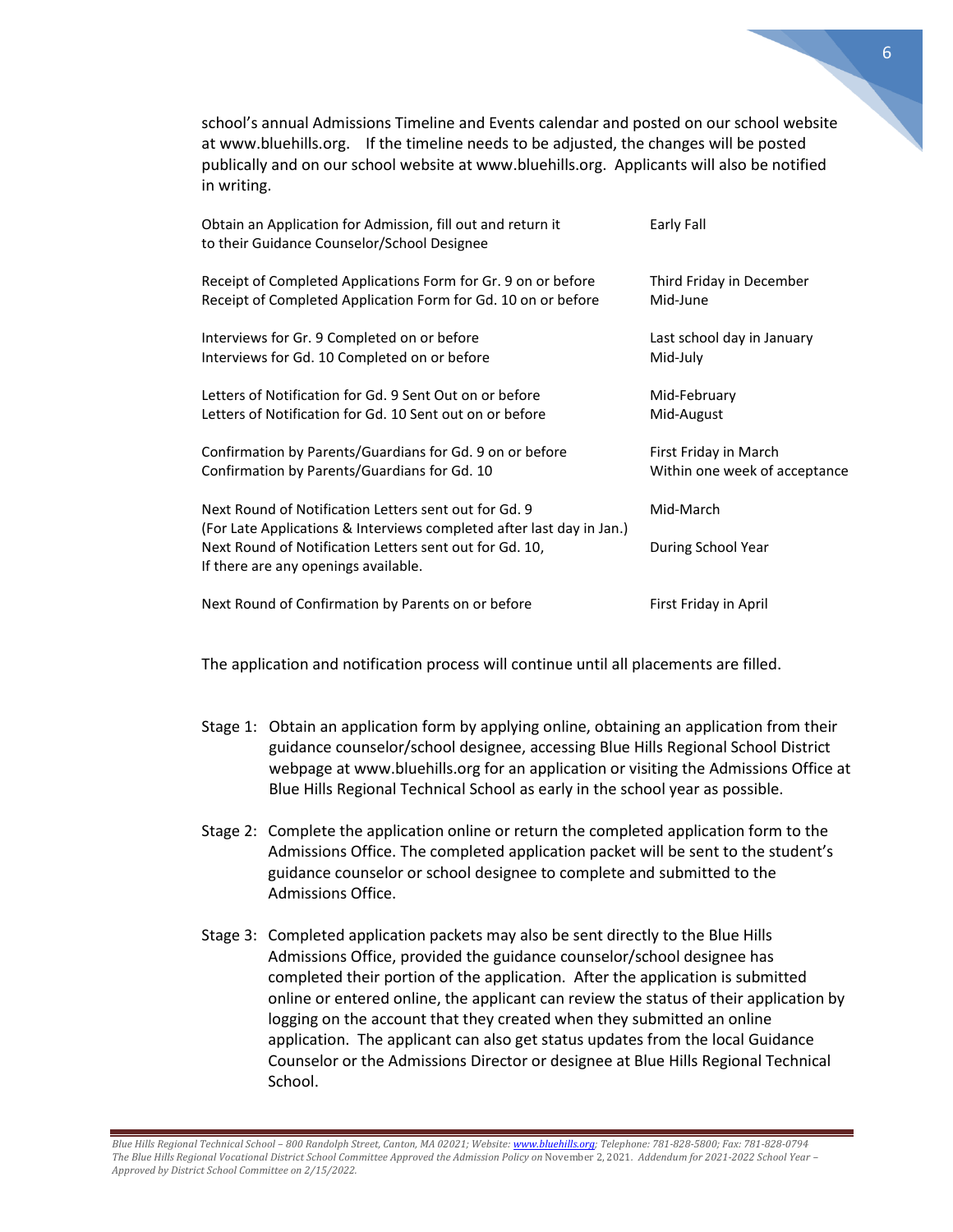Stage 4: Upon receipt of a completed application packet, each applicant will have an interview at either their sending school or at Blue Hills Regional. If the applicants or parent(s)/guardian(s) cannot provide transportation, a representative from Blue Hills Regional will go to the local school to interview the applicant.

 Applications received after the Third Friday in December deadline, may limit the student's opportunity for admission.

**2.** Complete applications include:

# **a. For Grade 9**

- 1.) Completed application form (including signature of the parent/guardian. Student's signature is recommended but not required).
- 2.) The final averages of grade 7 and all current grades for term 1 grade 8 in English language arts, social studies, math and science from the school report card.
- 3.) Completed and signed Attendance Evaluation Form which includes the sum of unexcused absences from grade 7 and all current unexcused absences from term 1 of grade 8 from the sending school report card.
- 4.) Completed and signed Recommendation Form which provides equitable standards for measuring the sending school's recommendation.
- 5.) Completed and signed School Discipline/Conduct Form which includes the discipline records from the sending school's records for the sum of discipline from grade 7 and the current discipline record from term 1 grade 8 concerning incidents resulting in suspension or expulsion pursuant to M.G.L. c.71 Section 37H and 37H ½ and incidents resulting in more than ten (10) days of suspension for a single infraction or for cumulative infractions pursuant M.G.L. c.71 Section 37H ¾.
- 6.) Upon receipt of a completed application packet, each applicant will have an interview at their sending school or Blue Hills Regional. Our goal is to have all interviews completed by the last school day in January.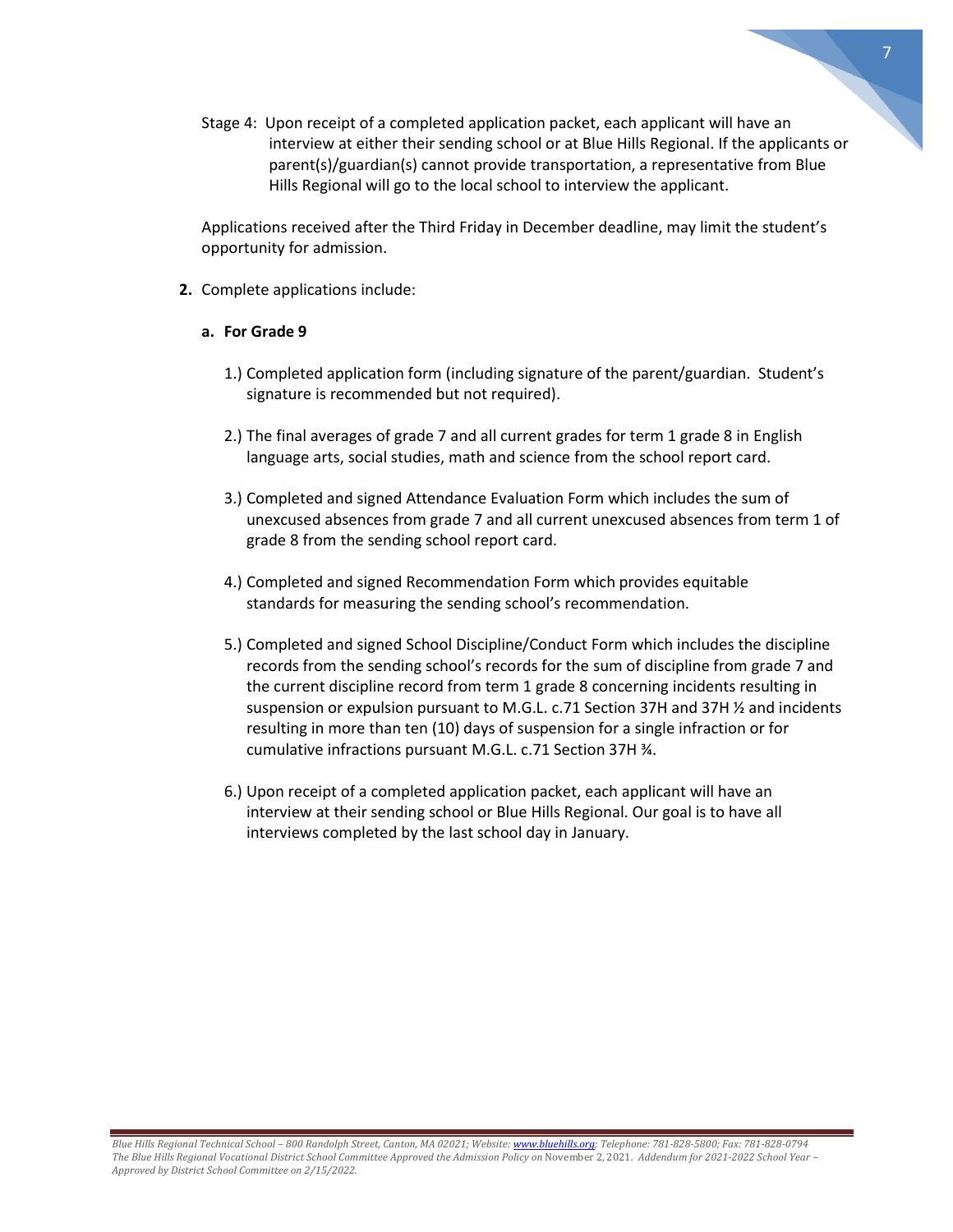# **b. For Grade10**

- 1.) Completed application form (including signature of the parent/guardian. Student's signature is recommended but not required).
- 2.) The average of the previous school year and all current grades for term 1 of the current school year in English, social studies, math and science from the school report card.
- 3.) Completed and signed Attendance Evaluation Form which includes the sum of unexcused absences from the previous school year and term 1 of the current 9th grade school year's sending school report card.
- 4.) Completed and signed Section Recommendation Form providing equitable standards from the sending school's recommendation.
- 5.) Completed and signed School Discipline/Conduct Form which includes the discipline records from the sending school's records for the sum of discipline record from the previous school year and the term 1 of the current 9th grade school year concerning incidents resulting in suspension or expulsion pursuant to M.G.L. c.71 Section 37H and 37H  $\frac{1}{2}$  and incidents resulting in more than ten (10) days of suspension for a single infraction or for cumulative infractions pursuant M.G.L. c.71 Section 37H ¾.
- 6.) Following receipt of a completed application packet, an interview with each applicant will take place at Blue Hills Regional. Our goal is to have all interviews completed by mid-July.
- **3**. If incomplete applications are received, the following procedures will be followed:
	- **a.** The Admission Office will notify the applicant's Guidance Counselor/school designee responsible for submitting the application that the application is incomplete. This notification will specify what is needed for completion.
	- **b.** The applicant's parent(s)/guardian(s) will be notified by our Admission Office in the event that the problem is not resolved by the applicant's Guidance Counselor/school designee. The notification specifies what part(s) of the application are missing.
	- **c.** If after notifying the applicant's Guidance Counselor/school designee and parent(s)/guardian(s), the application remains incomplete for ten school days, the application will be placed on 'inactive' status, until such time as the additional information is received.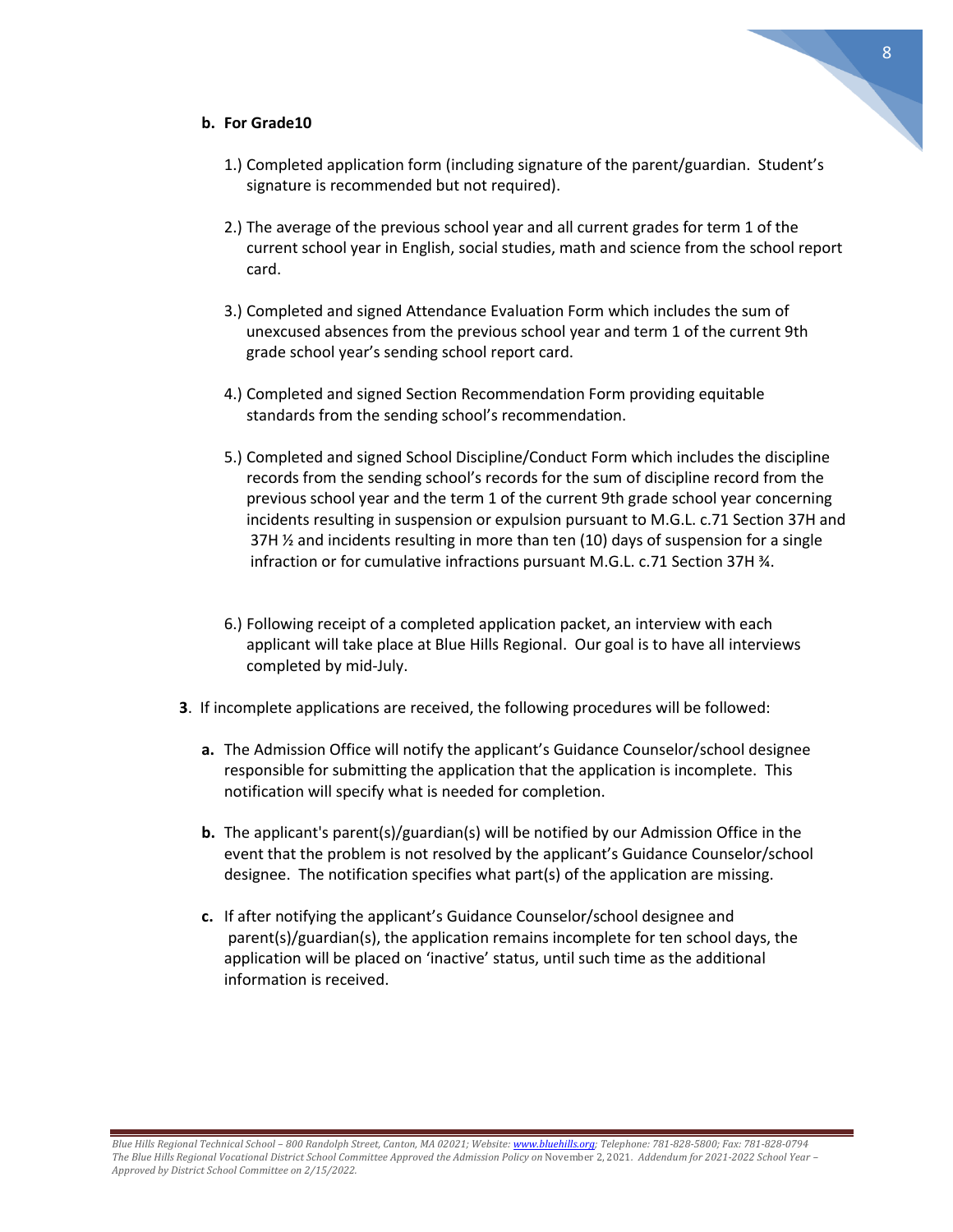# **B. APPLICATION PROCESS - FOR ADMISSION TO THE NINTH AND TENTH GRADES FOR THE CURRENT SCHOOL YEAR**

- **1.** Students interested in applying to Blue Hills Regional Technical School for admission for the current school year must:
	- Stage 1: Obtain an application by applying online, obtaining an application from their guidance counselor/school designee, accessing Blue Hills Regional School District website at [www.bluehills.org](http://www.bluehills.org/) for an application or visiting the Admissions Office at Blue Hills Regional Technical School as early in the school year as possible.
	- Stage 2: Complete the application online or return the completed application form the Admissions Office. The completed application packet will be sent to the student's guidance counselor/school designee to complete and submit it to the Admissions Office.
	- Stage 3: Completed application packets may also be sent directly to the Blue Hills Admissions Office, provided the guidance counselor/school designee has completed their portion of the application. After the application is submitted online or entered online, the applicant can review the status of their application by logging on the account that they created when they submitted an online application. The applicant can also get status updates from the local Guidance Counselor or the Admissions Director or designee at Blue Hills Regional Technical School.
	- Stage 4: Upon receipt of a completed application packet, each applicant will have an Interview at Blue Hills Regional. If the applicant or parent/guardian cannot provide transportation, the Director of Admissions or a representative will go to the school to interview the applicant.

 Applications received after the first school day of October, may limit the student's opportunity for admission.

- **2.** It is the responsibility of the applicant's Guidance Counselor/school designee to:
	- **a.** complete their portion of the application form.
	- **b.** forward the completed application to the Director of Admissions at Blue Hills Regional Technical School. Complete applications include:
		- 1.) Completed application form (including signature of the parent/guardian. Student's signature is recommended but not required).
		- 2.) For applications to grades 9 and 10 (admission during the school year), submit the previous school year and the current school year to the date of the application grades in English language arts, social studies, math and science. An official report card is required.
		- 3.) For applications to grades 9 and 10 (admission during the school year), submit the previous school year and the current school year to the date of the application unexcused absences from the official report card.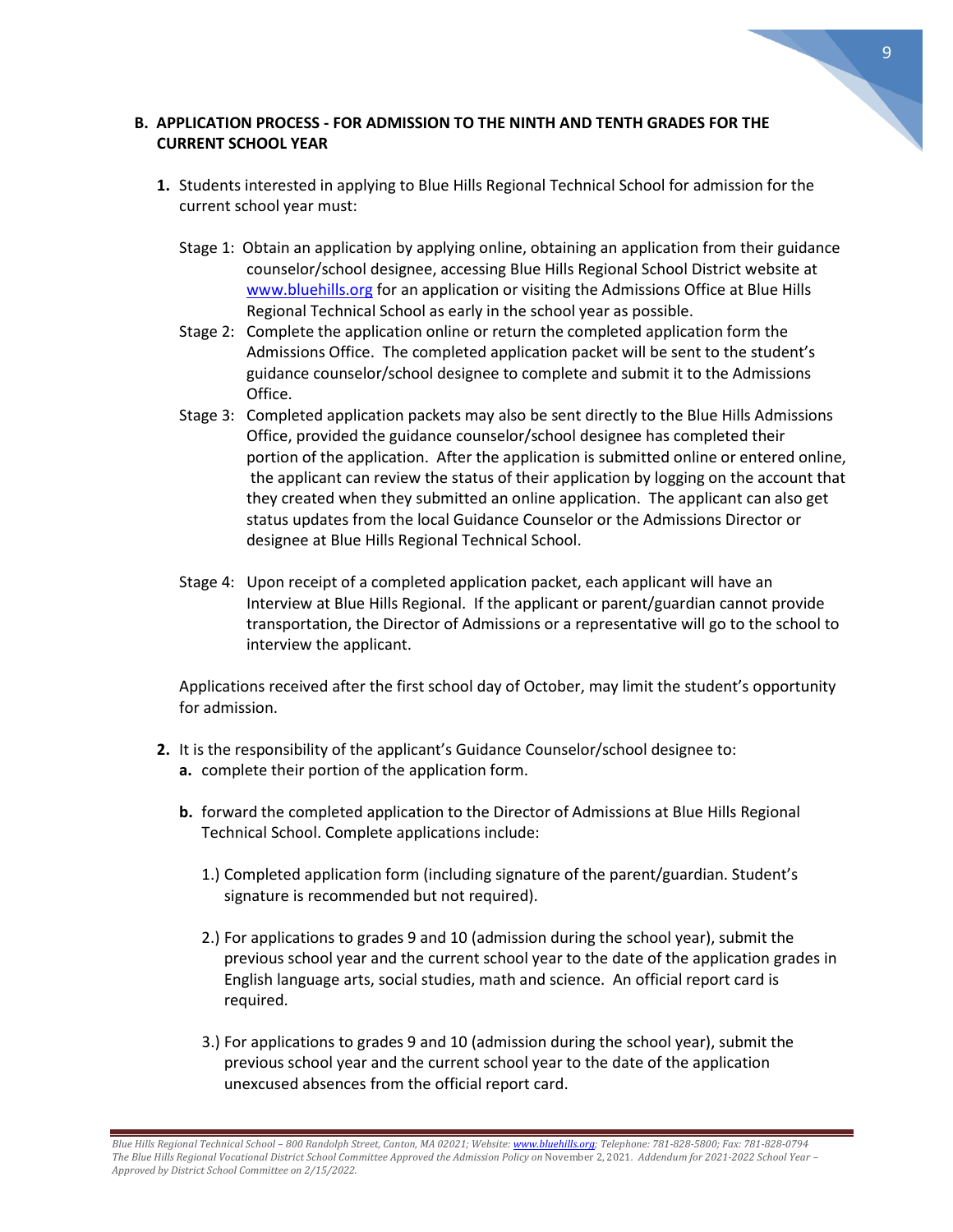- 4.) For applications to grades 9 and 10 (admission during the school year), submit the previous school year and the current school year to the date of the application discipline records from the previous school year and the term 1 of the current school year concerning incidents resulting in suspension or expulsion pursuant to M.G.L. c.71 Section 37H and 37H ½ and incidents resulting in more than ten (10) days of suspension for a single infraction or for cumulative infractions pursuant M.G.L. c.71 Section 37H ¾.
- 5.) For applications to grades 9 and 10 (admission during the school year) the sending school's recommendation is required.
- 6.) Following receipt of a completed application packet, an interview with each applicant will take place at Blue Hills Regional. Our goal is to have all interviews completed by First Friday in November.
- **3.** If incomplete applications are received, the following procedures will be followed:
	- **a.** The Admission Office at Blue Hills Regional will notify the applicant's Guidance Counselor/school designee responsible for submitting the application, that the application is incomplete. This notification will specify what is needed for completion.
	- **b.** The applicant's parent(s)/guardian(s) will be notified by the Admission Office in the event the problem is not resolved by their Guidance Counselor/school designee.
	- **c.** If after notifying their Guidance Counselor/school designee and parent(s)/guardian(s) the application remains incomplete for ten school days, the application will be placed on 'inactive' status, until such time as the additional information is received.

# **C. LATE APPLICATIONS** Any rising or current eighth or ninth grade student

Applications from any rising or current eighth grade student received after Third Friday in December and/or interviews completed after the last school day in January will be evaluated using the same criteria as other applications and their composite score will be integrated in rank order on the established waiting list.

Applications from any rising or current ninth grade student received after the mid-June and/or interviews completed after mid-July will be evaluated using the same criteria as other applications and their composite score will be integrated in rank order on the established waiting list.

# **D. TRANSFER STUDENTS**

Applications from students who are enrolled in a state-approved (Chapter 74) Vocational Technical School program in another school (transfer students) will be considered for admission) if they relocate away from their current school. For Fall Admission to the 9th and 10th Grade, applicants may pursue a different program of study and 11th and 12th Grade applicants must pursue the same program of study at Blue Hills Regional Technical School. For Admission during the current School Year, 9th grade applicants and 10th grade applicants during their first term may pursue a different program of study. As of second term of 10th, 11th and 12th Grade applicants must pursue the same program of study at Blue Hills Regional Technical School. All transfer applicants must be interviewed by Blue Hills Regional Technical School. If the applicant or parent/guardian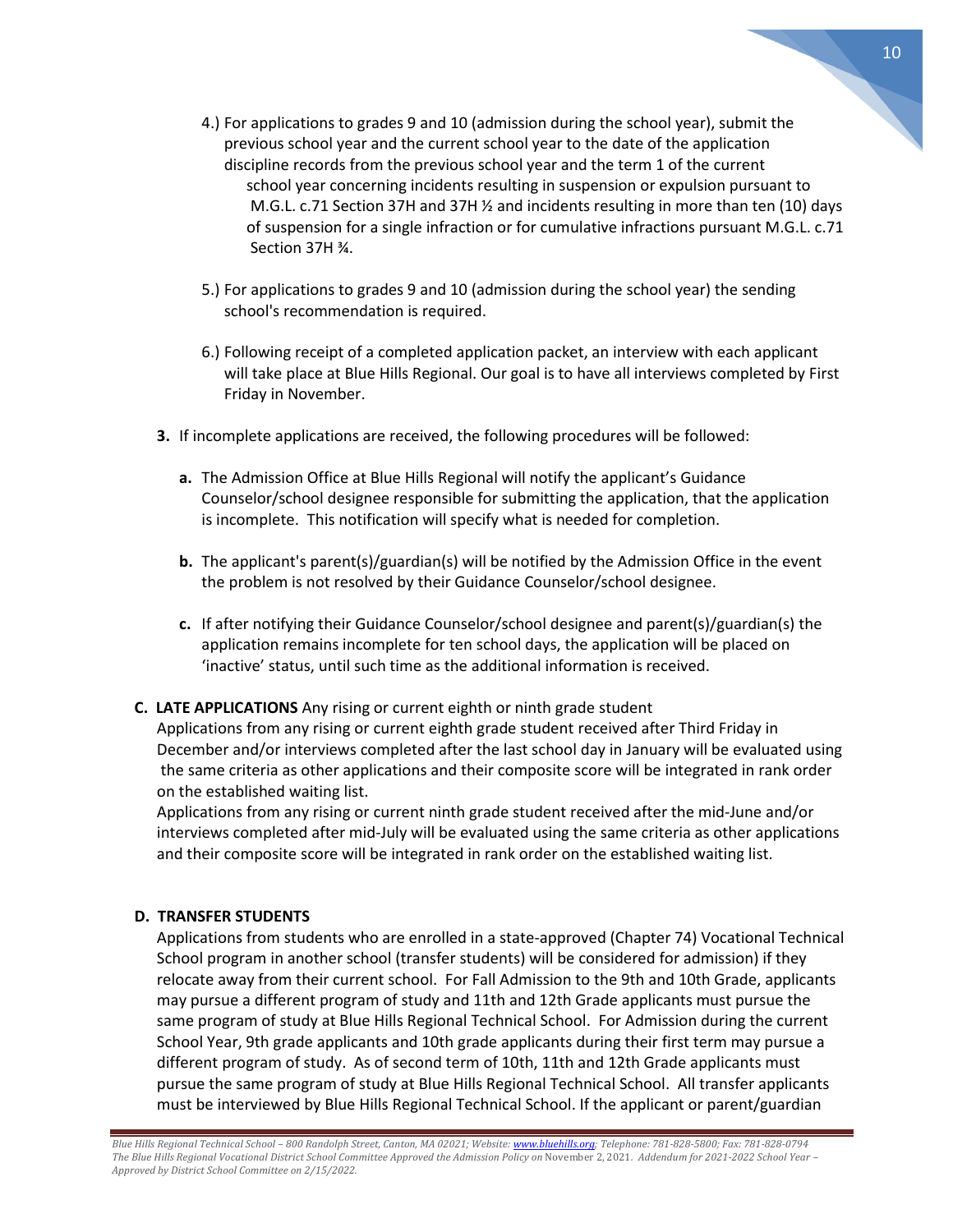cannot provide transportation, the Director of Admissions or a representative from the admissions staff at Blue Hills Regional Technical School will go to the applicant's school to interview the applicant. Their applications will be evaluated according to the provisions of this Admission Policy.

### **E. WITHDRAWN STUDENTS**

Students who withdraw from Blue Hills Regional Technical School and who are attending or not attending another high school may reapply to Blue Hills Regional following the procedures contained in this admission policy and will be evaluated using the criteria contained in this Admission Policy. A student who has withdrawn from Blue Hills is not guaranteed an acceptance.

## **F. HOME-SCHOOLED STUDENTS**

Students who are formally being home-schooled may apply for admission to Blue Hills Regional Technical School, including admission during the school year, provided all admission criteria are followed. The home-schooled student's parent(s) guardian(s) must submit a copy of the home schooled approval letter from the local school superintendent, provide documentation showing the approval of the curriculum, and provide evidence of work reflecting state benchmarks. Home schooled students will be accepted to Blue Hills Regional Technical School according to the selection criteria contained in this Admission Policy. The Admission Policy for home -schooled students include:

Students who are home-schooled may apply for admission to Blue Hills Regional Technical School, including admission during the school year, provided all admission policy criteria is followed:

- a) The home-schooled student must submit a copy of the "Home School Approval Letter" from the local superintendent.
- b) If grades are not available, a representative sample portfolio of student's body of work in English, Math, Science and Social Studies must be submitted to the District Middle School Principal or designee and the Director of Admissions to review together for evaluation based on academic achievement.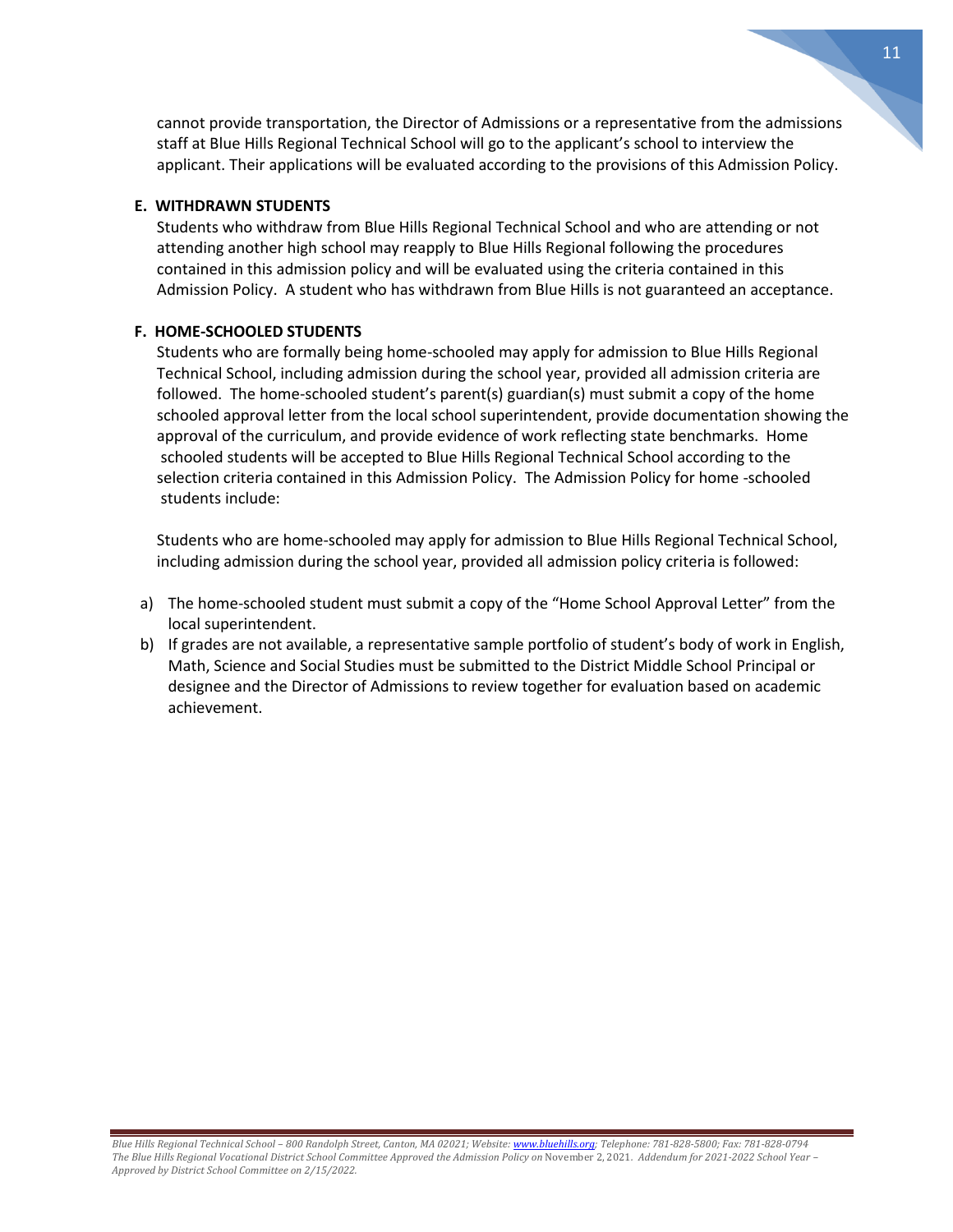

## **VII. SELECTION CRITERIA**

 Completed applications are processed by the Admission Committee using weighted admissions criteria. Each applicant will be assigned a score derived from the sum of the sub scores of the following criteria:

| A. Scholastic Achievement: | <b>Maximum 20 points</b> |
|----------------------------|--------------------------|
|                            |                          |

| <b>Grade Averages</b> | <b>Points</b> |
|-----------------------|---------------|
| $80 - 100 (A/B)$      | 20            |
| $60 - 79$ (C/D)       | 10            |
| $0 - 59$ (F)          | O             |

For applications for grade 9 (fall admission), the average of grade 7 and term 1 grade 8 marks in English, social studies, mathematics and science from the sending school report card are required. For applications for grades 10 (fall admission) the average of the previous school year and term 1 of the current school year marks in English, social studies, mathematics and science from the sending school report card are required. For applications to grades 9 and 10 (admission during the school year) the previous school year and the current school year to the date of the application marks in English, social studies, mathematics and science from the sending school report card are required.

# **B. Attendance: Maximum 15 points**

**Number of** 

**Unexcused Absences Points** 0 15  $1 \hspace{1.5cm} 15$ 

| $\overline{2}$          | 14             |
|-------------------------|----------------|
| 3                       | 13             |
| $\overline{\mathbf{r}}$ | 12             |
| 5                       | 11             |
| 6                       | 10             |
| 7                       | 9              |
| 8                       | 8              |
| 9                       | 7              |
| 10                      | 6              |
| 11                      | 5              |
| 12                      | 4              |
| 13                      | 3              |
| 14                      | $\overline{2}$ |
| 15                      | $\mathbf{1}$   |
| 16                      | 0              |

For applications to grade 9 (fall admission), the sum of grade 7 and term 1 grade 8 unexcused absences from the school report card are used. For applications to grades 10 (fall admission) the sum of the previous school year and term 1 current school year unexcused absences from the sending school report card are used. For applications to grades 9 and 10 (admission during the school year) unexcused absences from the five previous completed terms will be used.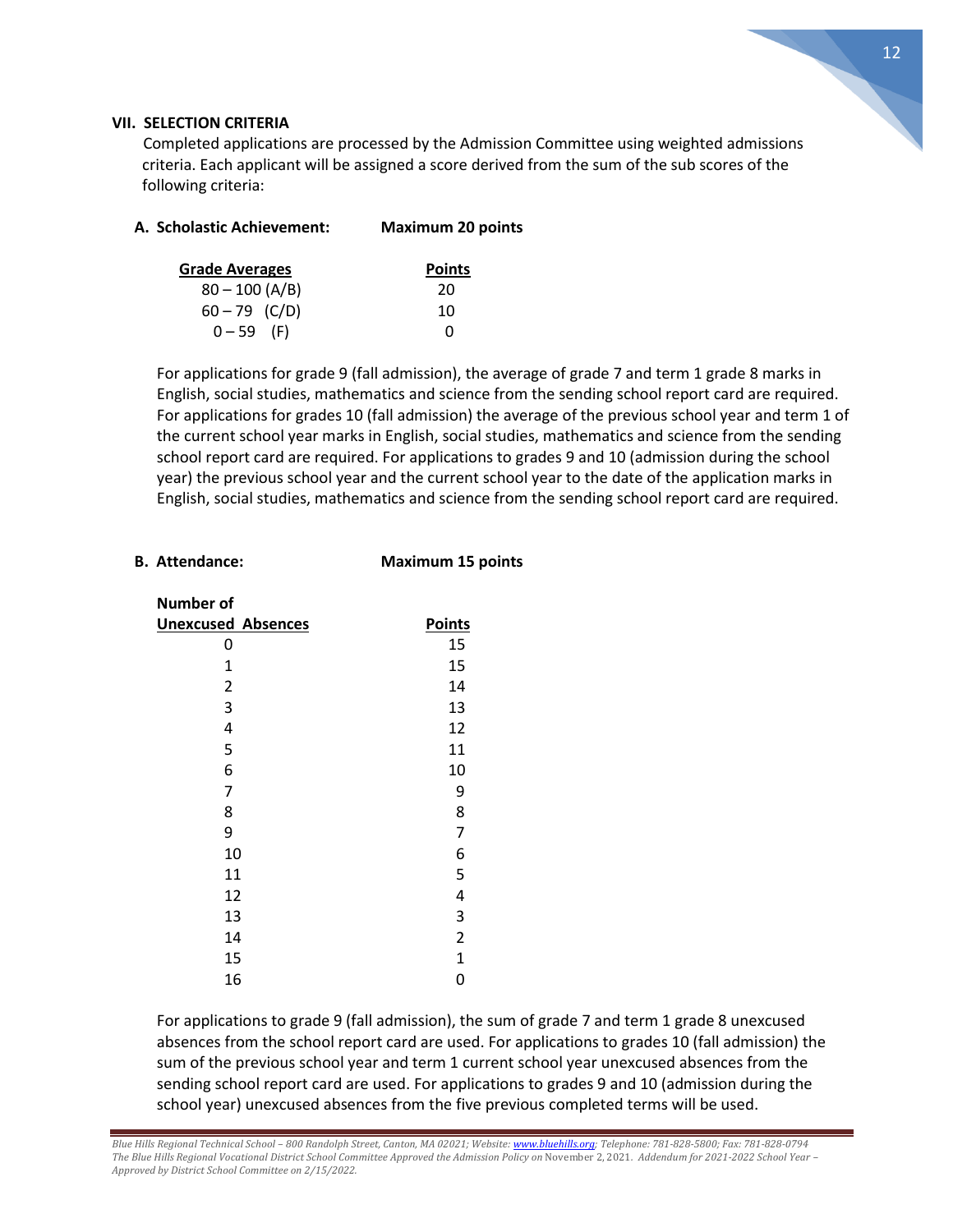| <b>Discipline Reported by Sending School</b>                                                                                       | Points |
|------------------------------------------------------------------------------------------------------------------------------------|--------|
| 1 or more 37H or 37H 1/2 infractions                                                                                               |        |
| 1 or more 37H 3/4 infraction resulting in 10+days of suspension<br>Either for a single infraction or cumulatively                  |        |
| No 37H, 37H 1/2 and/or 37H 3/4 infractions resulting in 10+ days<br>of suspension, either for a single infraction or cumulatively. | 15     |

For applications to Grade 9 (fall admission), the sum of Grade 7 and Term 1 of Grade 8 discipline records from the sending school are used. For applications to Grade 10 (fall admission) the sum of the previous school year and Term 1 of the current school year's discipline records from the sending school are used. For applications to Grades 9 and 10 (admission during the school year), the school discipline records from the five previous completed terms will be used.

Any student whose application indicates disciplinary infractions resulting in 0 (zero) awarded points will be given the opportunity to present mitigating evidence and an explanation of the suspension(s), in writing to the principal. The principal will have the authority to adjust the awarded points according to the following guidelines.

Evidence provides a reasonable explanation and assurance of changed behavior: 10 points Evidence provides a limited explanation and partial assurance of changed behavior: 5 points Evidence does not provide a reasonable assurance of changed behavior 0 points

#### **D. Sending School's Recommendation: Maximum 5 points**

| <b>Rating</b> |                      | <b>Points</b> |
|---------------|----------------------|---------------|
| Excellent     |                      | $5 - 4.5$     |
|               | Above Average        | $4 - 3.5$     |
| Average       |                      | $3 - 2.5$     |
|               | <b>Below Average</b> | $2 - 1.5$     |
| Poor          |                      | $1 - 0.0$     |

An equitable recommendation form is used and completed by the sending school. The sending school guidance counselor, teacher or designee will complete the form based on the applicant's potential for success in a vocational school environment. There are ten (10) tasks rated in ability/skill. Each task is given points ranging from .5 points for Excellent; .4 points for Above Average; .3 points for Average; .2 points for below Average and .1 points for Poor.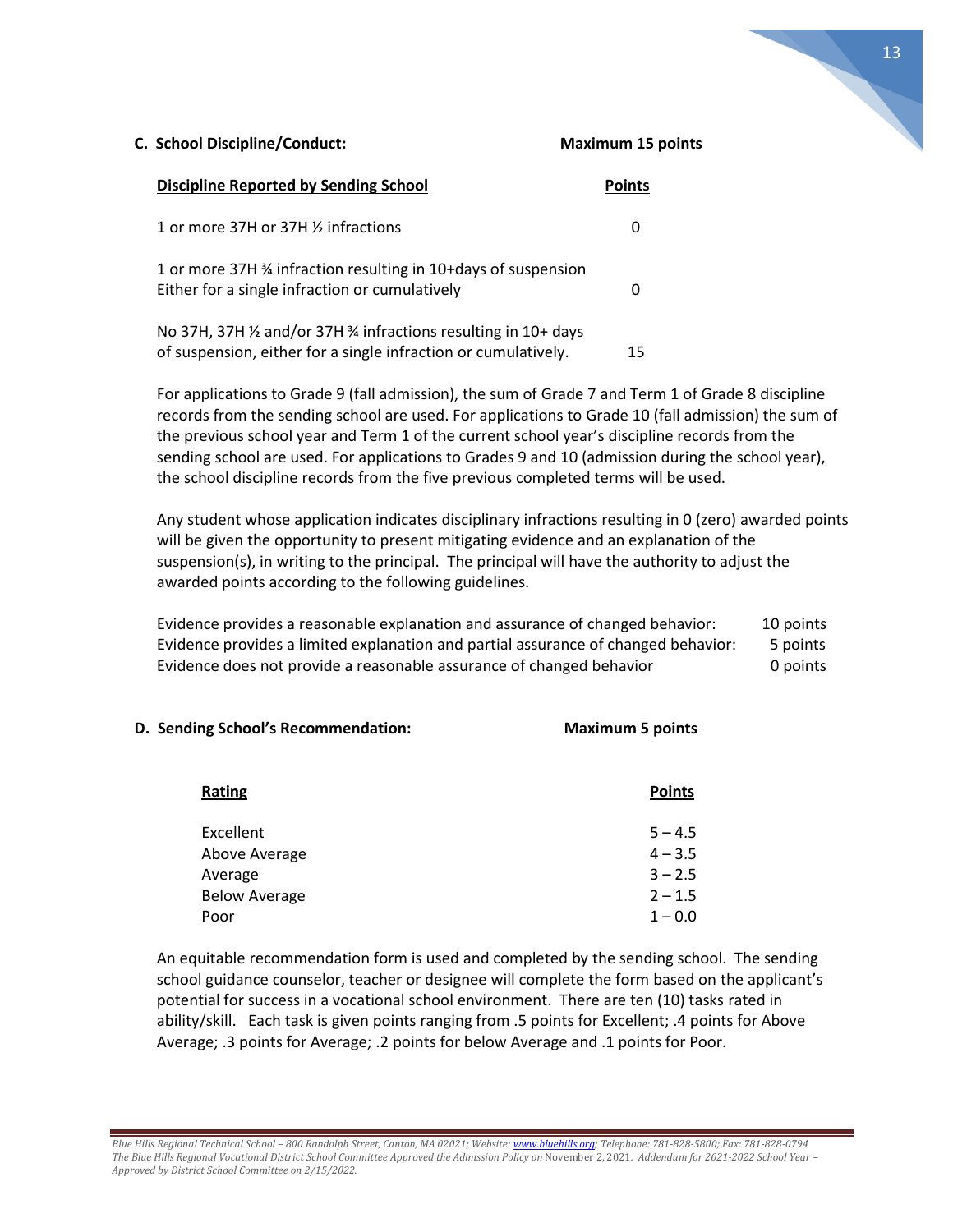#### **E. Interview: Maximum 45 points**

| <b>Rating</b>        | <b>Points</b> |
|----------------------|---------------|
| Excellent            | $37 - 45$     |
| Above Average        | $28 - 36$     |
| Average              | $19 - 27$     |
| <b>Below Average</b> | $10 - 18$     |
| Poor                 | $0 - 9$       |

Upon receipt of a completed application packet, each applicant will have an interview. An interview form is used and completed by Admission Interviewers. Each student is asked the same sets of questions and rated according to a standard rubric.

 After points are given in each area, the points are totaled for each applicant. A maximum total of one hundred (100) points can be earned.

#### **VIII. SELECTION PROCESS**

The Admission Committee at Blue Hills Regional Technical School will examine, discuss and make recommendations for action on the applicants.

The Admission Committee considers scholastic achievement, attendance, school behavior, sending school's recommendation and interview results. Applications are reviewed, processed and assigned points by grade level.

After a point total for each resident applicant has been determined, all resident applicants are placed in order of their "point total". Resident applicants are then accepted in order of the point total they have achieved. The resident applicant with the highest point total is accepted first, the resident applicant with the second highest point total is accepted second, and so on until all seats are filled. The second official application will be offered the second seat and so forth. All resident applicants are accepted or placed on a waiting list. If openings occur, the seats are filled by accepting resident applicants from the waiting list. These resident applicants, like those accepted earlier, are accepted in order of their place on the waiting list determined by the total points given according to the selection criteria. In the event that there are more resident applicants with the same "point total" than there are seats available, therefore creating a tie for one or more available seat(s), the applications with the same "point total" will be put in order by date of the official application, first to last date. The first official application will be offered the seat first. The second official date of application will be offered the next seat and so forth. For example, two applications with the same "point total" of 80 are applying for one available seat. One application has an official application date of September  $1<sup>st</sup>$  and the other application has an official application date of November 15<sup>th</sup>. The application submitted first according to the official application date of September 1<sup>st</sup> will be the first one on the list followed by next official application date of November  $15<sup>th</sup>$ .

Non-resident applicants are evaluated using the criteria in this Admission Policy and will be placed on the waiting list after the resident applicants. Non-resident applicants on the waiting list will only be accepted if all resident applicants on the waiting list have been accepted. Non-resident applicants for Fall Admission will be considered only after the first Friday in May.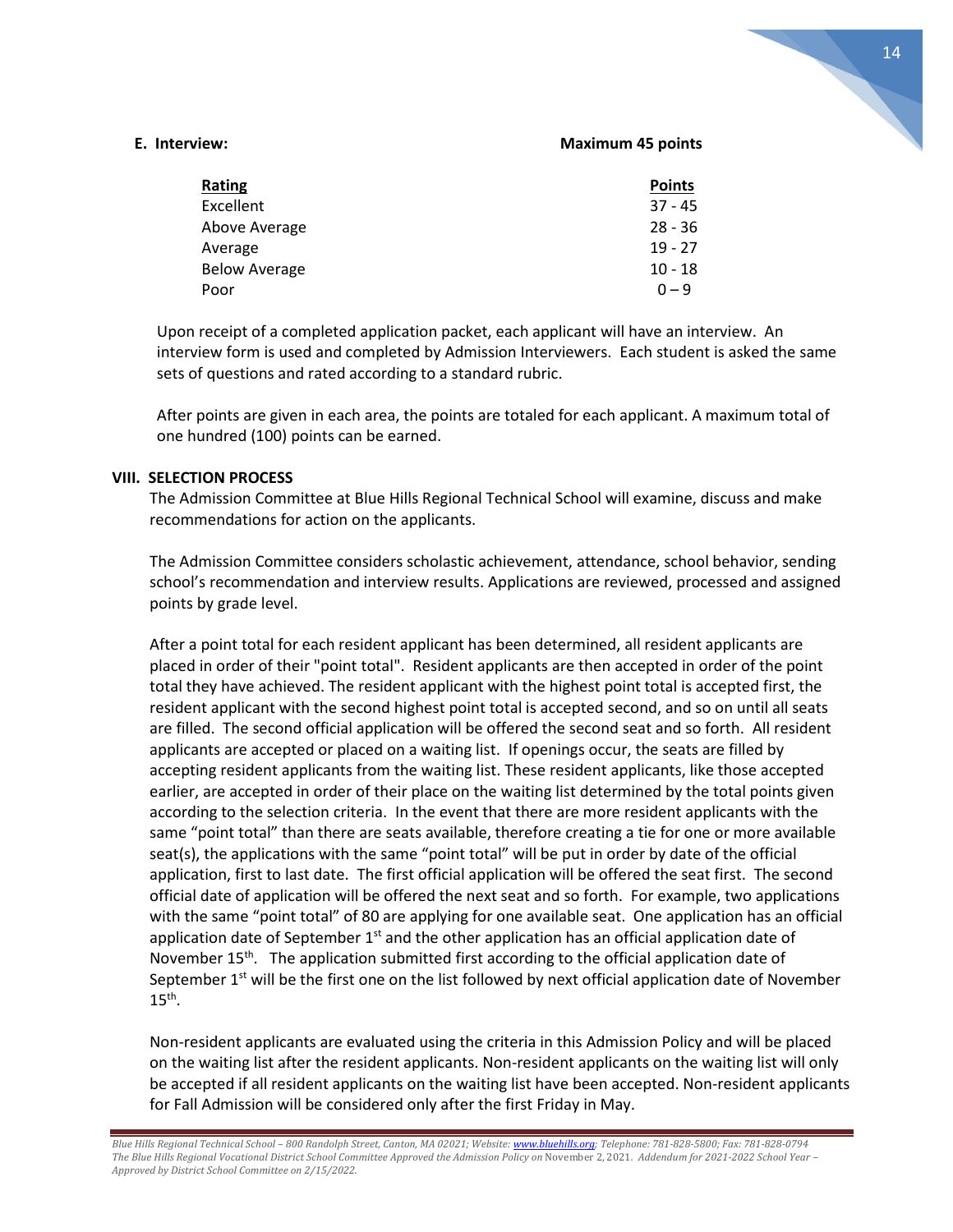# **Rising or Current Eighth Grade Applicants**

Rising or current eighth grade applicants whose completed application forms are received on or before the Third Friday in December application deadline date will be interviewed. It is expected that application packets and interviews will be completed by the last school day in January.

Applications received from rising or current eighth grade students and interviews completed after the last school day in January will be evaluated using the same criteria as other applications and their composite score will be integrated in rank order on the established waiting list. Applicants will be notified of their status by a letter and email to the student by Mid- February. Applicants whose completed application packets are not received and have not been interviewed by Mid-January will receive a letter informing them of their status.

Accepted rising and current eighth grade students must notify the Admissions Office of their intention to attend Blue Hills Regional by the first Friday in March. If no such notification is received, applicants on the waiting list will be accepted in their place. Thus, a second round of acceptance letters will be sent by Mid-March. The number of acceptance letters sent will be based on the number of unfilled openings.

Accepted students from the second round must notify the Admissions Office of their intention to attend Blue Hills Regional by the first Friday in April.

A third round of acceptances will take place, if openings remain, based on the process described above.

# **Rising or Current Ninth Grade Applicants**

Rising or current ninth grade applicants whose completed application forms are received on or before the mid-May application deadline date will be interviewed. It is expected that application packets and interviews will be completed by mid-July. If after notifying the applicant's Guidance Counselor/school designee and parent(s)/guardian(s), the application remains incomplete for ten school days, the application will be placed on an 'inactive withdrawal' status, until such time as the additional information is received and/or applicant reactivates his/her application

Applications received from rising or current ninth grade students and interviews completed by mid-July will be evaluated using the same criteria as other applications and their composite score will be integrated in rank order on the established waiting list. Applicants will be notified of their status by a letter and email to the student by Mid- August. Applicants whose completed application packets are not received and have not been interviewed by Mid-July will receive a letter informing them of their status.

Accepted rising and current ninth grade students must notify the Admissions Office of their intention to attend Blue Hills Regional by mid-August. If no such notification is received, applicants on the waiting list will be accepted in their place. Thus, a second round of acceptance letters will be sent by Mid-March. The number of acceptance letters sent will be based on the number of unfilled openings.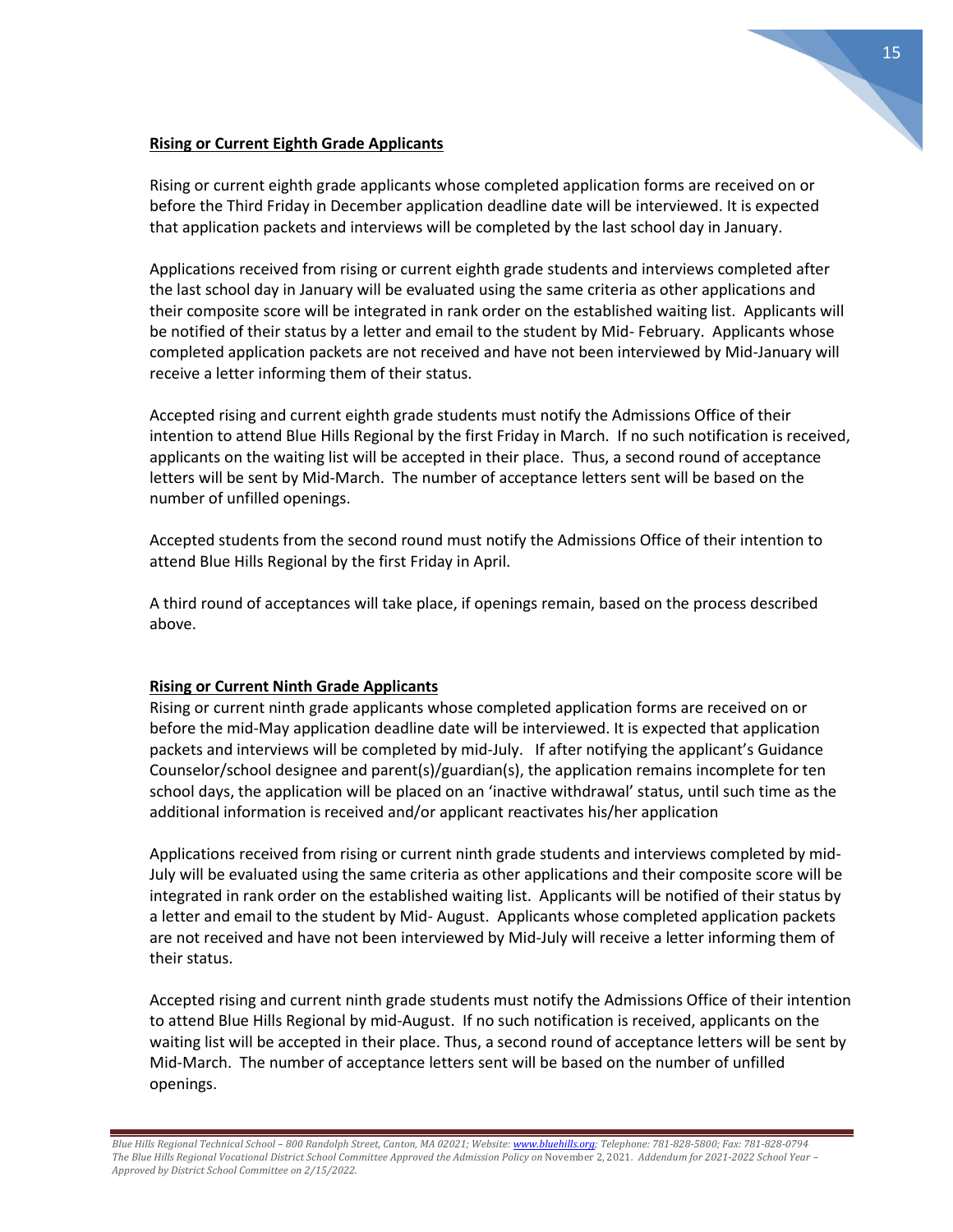Please note that students accepted in the initial round who notify the Admissions Office after the Confirmation deadline date will be placed on the wait list based on their rank order score.

A second and/or third, etc. round of acceptances will take place, if openings remain, based on the process described above.

All notifications will state that the admissions decision is conditional on meeting the requirements noted in the Enrollment section of the policy.

#### **IX. ENROLLMENT**

In order to enroll at Blue Hills Regional Technical School for the fall, applicants must have been promoted to the grade they wish to enter by their sending school district. An official final transcript of grades/report card is required to be submitted to the Director of Admissions prior to enrollment.

Rising and current grade 9 applicants will be advised to make up any failed courses required for graduation from Blue Hills Regional Technical School.

Acceptance and enrollment at Blue Hills Regional Technical School is based upon the accuracy and completeness of the student's application. Blue Hills Regional Technical School reserves the right to revoke its acceptance of any student, at any time, if it determines that the student, the student's parent/guardian(s), or the student's sending school district provided inaccurate, incomplete, or misleading information during the application process.

All accepted incoming students will participate in a placement testing. Additionally, prior to the first day of school, and in accordance with the Massachusetts State Law, updated physical examination and immunization records of incoming students must be forwarded to Blue Hills Regional Technical School.

# **X. VOCATIONAL TECHNICAL PROGRAM PLACEMENT**

All ninth graders who enroll in Blue Hills Regional Technical School participate in a technical exploratory program. First, the mini exploratory program is the preliminary introduction to Blue Hills Regional's technical program offerings. For the mini exploratory, students rotate through all seventeen (17) technical programs for one period of time (about 40 minutes). Students then choose the top nine (9) vocational technical programs they wish to explore for a one-week (approx. 30 hours) period of time during nine (9) technical week cycles.

A universal exploratory evaluation form is used by each technical program. Each student will be assigned a total score derived from the sum of the sub scores (points) in the following areas: Tech-Related, completeness of Work, Safety, Preparedness, Respect and Behavior, Quality of Work and Participation. Each area will receive a sub score of 3, 6, 9, 12 or 15. Once points are awarded in each area, the points are totaled to arrive at a score for each student. A maximum total of 105 points "A" = 95-105 points; "B" = 84-94 points; "C" = 63-83 points; "D" = 42-62 points; "F" = 0-41 points. At the end of the last exploratory, each student selects his/her technical program of choice, as well as a second and third choice. Students are permitted to choose a technical program they received fewer than 41 points or equivalent of an "F" on the universal exploratory evaluation form based on available space. In the instance that a student were to receive fewer than twelve (12) points in all technical programs explored, a meeting would take place with the student, parent(s)/guardian(s), guidance counselor and Vocational Director. A list of technical programs with openings would be reviewed and students are able to explore additional technical programs they had not previously explored. Students are then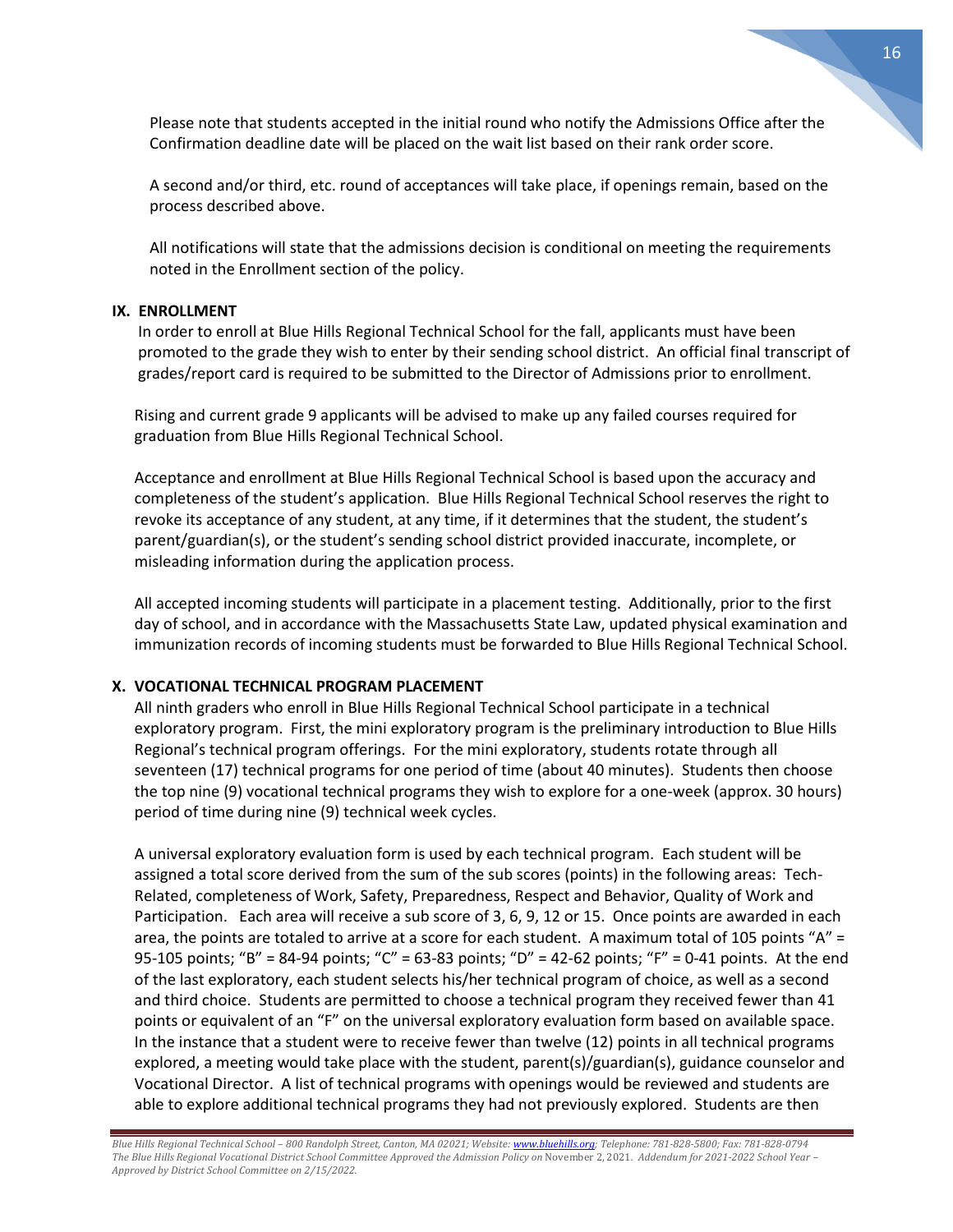placed in a technical program in accordance with the placement formula described in the next paragraph.

Students are admitted into the technical program of their choice based first on the total point score they received in that program. The student with the highest total point score for a technical program is admitted first. The student with the next highest point total score in that program is admitted second, and so on. In the event that equal grades are earned by multiple students applying to the same vocational program, consideration will be given to the overall average students received in all exploratory programs. For example, if two students earned a 94 in Culinary Arts and only one seat is available, the student with the highest overall average of all exploratory grades will be placed in Culinary Arts. If a student does not receive his/her first choice, their second choice becomes their new first choice for purpose of placement. Students will be placed in their second choice area following the same procedure as their first choice placement that is, based on the score they received in that program, and so on. Students are admitted to the second or third choice of program in order of his/her rating for the technical program.

If a student is not placed in his/her first, second or third choice of program, the guidance counselor will meet with the student and present a list of the technical programs with openings and invite the student to choose one not previously explored. The guidance counselor counsels the students' and the students' parent(s)/guardian(s) on the different options that are available. If the student chooses a technical program in which he/she previously explored, the technical program placement will be made. If the student elects to explore a new technical program, he/she will be evaluated on the same criteria and scale as is used during the regular exploratory program.

Students who enroll at Blue Hills Regional in the tenth grade may explore the technical programs that have openings. Students are evaluated using the same criteria and scale during the period of exploration. If the number of enrollees seeking a technical program exceeds the number of openings, the evaluative total point score/grades would determine the placement. Additional guidance is available to students and parents.

Students who wish to transfer from one technical program to another during the school year may apply for transfer. Transfer requests will be considered subject to the availability of openings in the requested program. Each transfer applicant will be interviewed and counseled individually to determine the appropriateness of the transfer for the particular student. Transfers will not occur without parent(s)/guardian(s) permission.

# **XI. REVIEW and APPEALS**

Acceptance at Blue Hills Regional Technical School is based upon the accuracy of the admission criteria information provided by the sending school district and the accuracy of information provided by parents/guardians and students on the admission application form.

Upon the receipt of a letter from the Admissions Committee of the Blue Hills Regional Technical School indicating that the applicant has not been accepted or placed on the wait list, the parent(s)/guardian(s) and/or applicant may appeal the decision to the Director of Admissions Marybeth Joyce. The appeal must be in the form of a letter that states the reasons(s) why they think the decision should be reconsidered. The Appeal Letter can be sent to the Director of Admissions Marybeth Joyce by email at [mjoyce@bluehills.org](mailto:mjoyce@bluehills.org) , by fax: 781-828-0794; mailed to 800 Randolph Street, Canton, MA 02021 or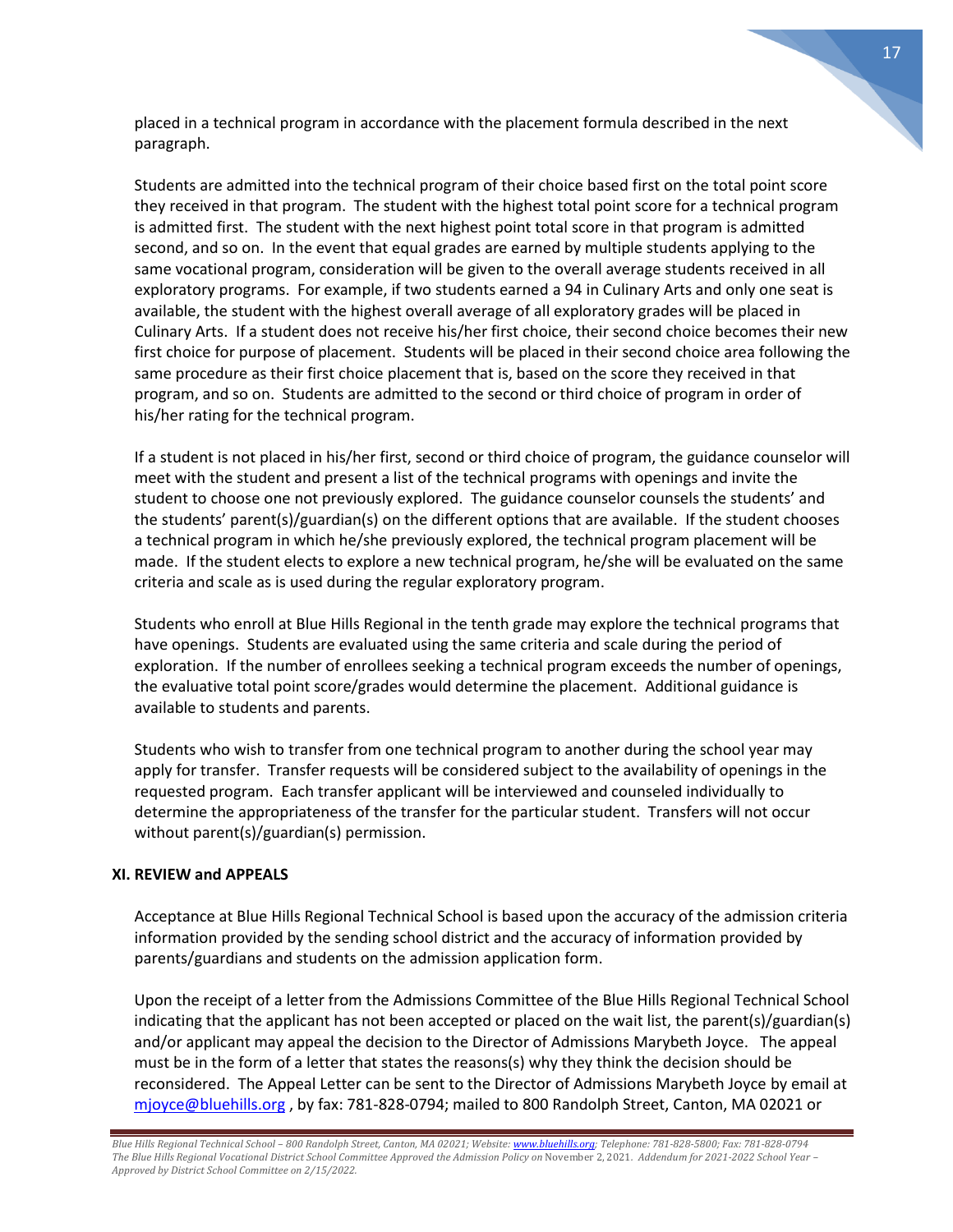hand-delivered the letter to the Admissions Office to deliver to Ms. Joyce's attention. The appeal letter must arrive within thirty (30) days of the date on the non-accept determination letter. The Director of Admissions will conduct an administrative review of the application materials and notify the parent/guardian of the results of this review within thirty (30) days.

A parent/guardian who is not satisfied with the decision of the Director of Admissions may request a second appeal on the matter with Principal Geoffrey Zini. This request must be made in writing and must arrive within thirty (30) days of the administrative review with the Director Admissions. This Appeal Letter can be sent to Principal Geoffrey Zini by email at [gzini@bluehills.org](mailto:gzini@bluehills.org), by fax: 781-828-0794; mailed to 800 Randolph Street, Canton, MA 02021 or hand-delivered the letter to the Principal's Office to deliver to Mr. Zini's attention. The Principal's Office will schedule an appeal meeting on the matter with the applicant, the parent/guardian and the Principal. At this appeal, a decision will be rendered. If a parent/guardian is not satisfied with the decision of the Principal, the parent/guardian and/or applicant may appeal the decision to Superintendent-Director Jill Rossetti. This request must be made in writing and must arrive within thirty (30) days of the meeting with Principal. The third Appeal Letter can be sent to the Superintendent-Director Jill Rossetti at jrossetti@bluehills.org, by fax: 781-828-0794; mailed to 800 Randolph Street, Canton, MA 02021 or hand-delivered the letter to the Superintendent's Office to deliver to Ms. Jill Rossetti's attention. The Superintendent-Director's Office will schedule an appeal on the matter with the applicant, the parent/guardian and the Superintendent-Director. At this appeal, a decision will be rendered. The decision of the Superintendent-Director will be final.

If the decision to deny admission is upheld by Superintendent-Director Jill Rossetti, Superintendent-Director Jill Rossetti will retain documents detailing the specific admission requirements used to deny admission and such will be made available to the parent/guardian and student upon request.

With regard to program placement, the parent/guardian of a student, who was not placed in a particular technical program, may request a review of the decision by sending a letter to the Principal. She/he will review the matter and respond in writing within thirty days.